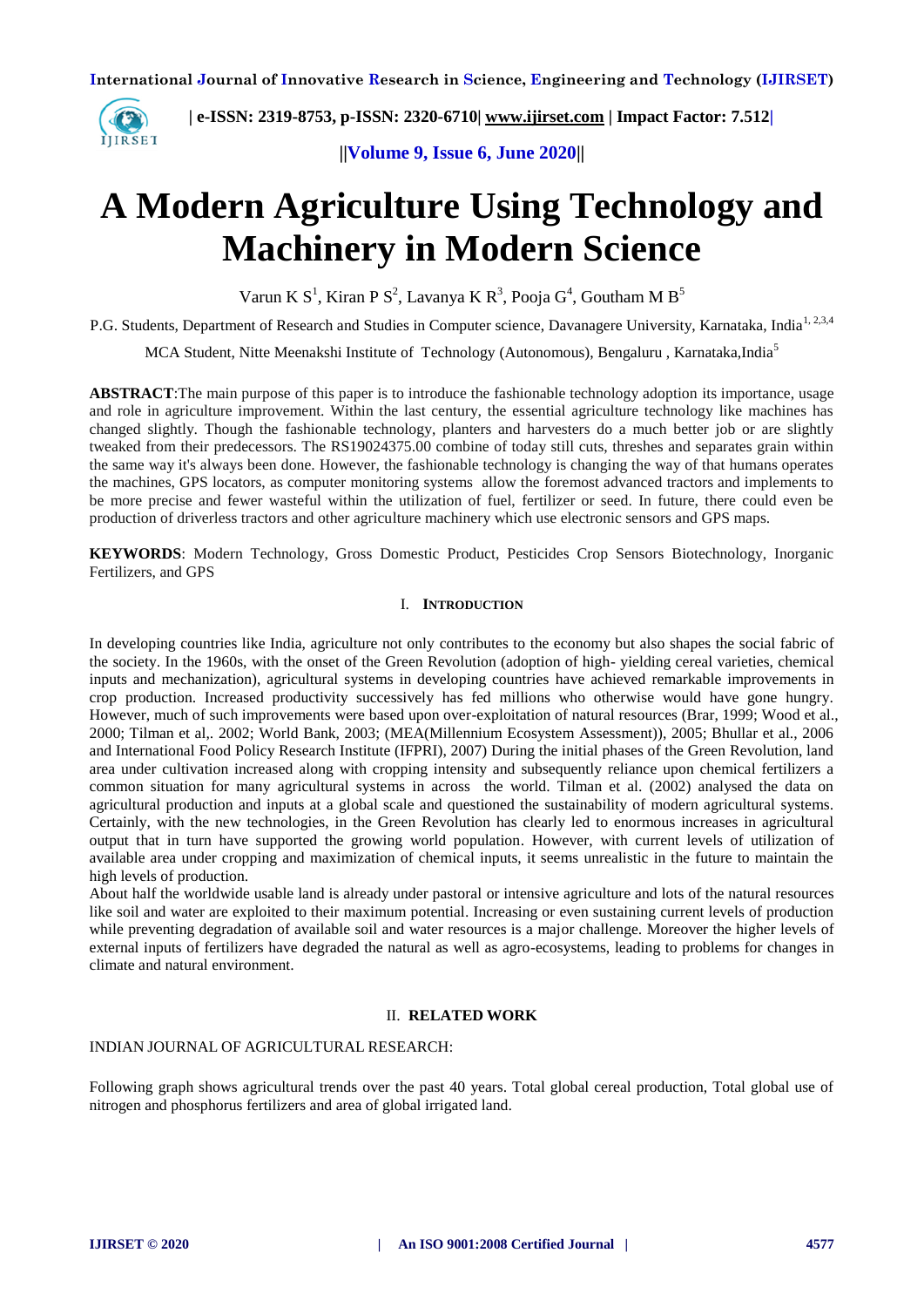

 **| e-ISSN: 2319-8753, p-ISSN: 2320-6710| [www.ijirset.com](http://www.ijirset.com/) | Impact Factor: 7.512|**

**||Volume 9, Issue 6, June 2020||** 



Fig 1:Agriculturaltrends over the past 40 years. Total global cereal production, Total global use of nitrogen and phosphorus fertilizers and area of global irrigated land.

#### III. **METHODOLOGY**

Existing Literature Review of Agriculture Modern Technology Adoption:

For years, within the industrialized world scientific and technological advancements have benefited farmers by driving agriculture production. However, in the developing countries of the world smallholder farmers who are responsible for 80 percent of the food have yet to see similar gains. The majority of those farmers containing women, lack to access of the many modern tools needed to achieve success, like crop management products, modern irrigation practices, management products, modern irrigation practices, mobile technology, as well as access to information and extension services.

#### IV.**EXPERIMENTAL RESULTS**

#### **Modern Agricultural Technology and Machinery Usage in Agriculture:**

Modern technology and machinery in agricultural employed today is below with details;

**1.Autopilot tractor:** While the use of tractors has transformed the way plowing is done, the tractors still need a human driver to control them. While people are migrating to cities, there is a dearth of human labour in these remote farm locations. Progressive tractor manufacturers are already working on driverless tractors to help farmers meet the increasing global food demand. For an autopilot to regulate a tractor, it must accurately know its position, its speed and therefore the direction of travel. INS technology which has been used for guidance of aircraft and UAVs for several years are often used for autonomously driven tractors**.**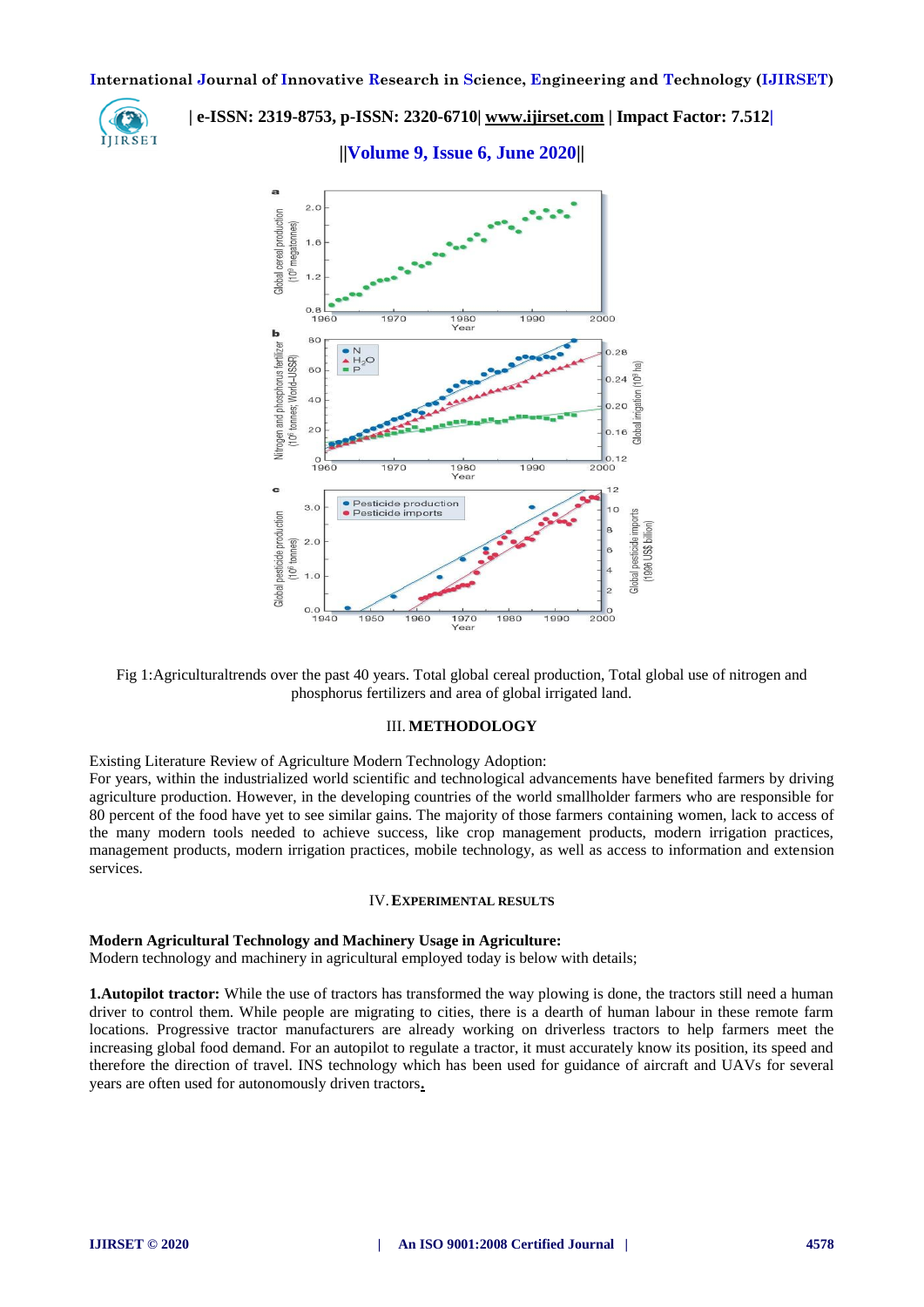

 **| e-ISSN: 2319-8753, p-ISSN: 2320-6710| [www.ijirset.com](http://www.ijirset.com/) | Impact Factor: 7.512|**

**||Volume 9, Issue 6, June 2020||** 



Fig2: Driverless Tractors

**2. Crop sensors:** Today, farming is sustainable without implementing modern farm technologies. With the rapid development of precision technology supported sensors, farmers are able to do successful crop production. Digital information regarding weather, soil conditions, and crop health has the potential to help modern farmers optimize their yields and achieve a high level of farm productivity. As a result, farming is becoming modernized and is increasingly becoming completely based on data. The most important tools in modern agriculture management are sensors. These range from sensors for soil condition analysis to sensors for real-time application of nitrogen, growth regulators and water. Sensors help farmers quickly and simply determine various soil and crop factors crucial for farming. In striving to manage successful farm production, care should be taken in regards to crop characteristics too. Using crop sensing technology, the farmer is able to improve crop conditions by measuring plant water potential, yield quality, stage of development (ripeness), nutrient levels, pest and disease infections, and various morphology factors such as biomass, leaf area, and distribution of plants and organs.

Crop sensing technology works using one among three principles of measurement:

- **Mechanical**
- **Acoustic**
- Optical



The work principle of water potential sensor



Water potential sensor installed on lemon tree



Fig3: agricultural sensors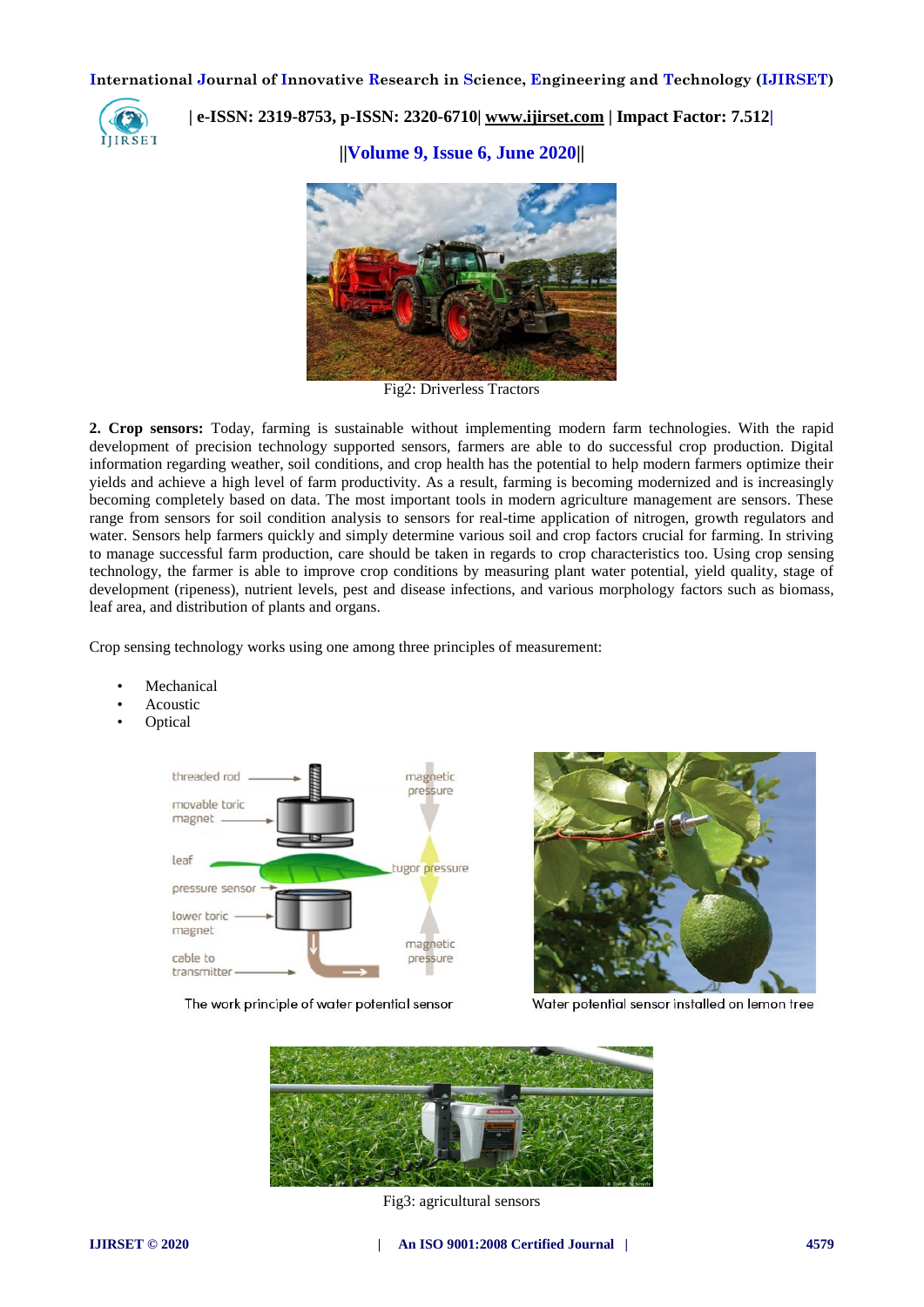

 **| e-ISSN: 2319-8753, p-ISSN: 2320-6710| [www.ijirset.com](http://www.ijirset.com/) | Impact Factor: 7.512|**

## **||Volume 9, Issue 6, June 2020||**

**3. VRT and Swath Control Technology**:Build on GPS technology are swath control and VRT. This is often where guidance really begins to means a return on investment. Swath control is simply what it seems like. The farmer is controlling the size of the swath a given piece of kit takes through the world. This video could also be an excellent visual representation of how swath control works. The savings come from using less input like seed, fertilizer, herbicides, etc. Since the size and shapes of fields are irregular you're bound to overlap to some extent in every application. Because of GPS mapping the equipment within the sector already knows where it has been. Swath control shuts off sections of the applicator because it was enters the overlapped area, saving the farmer from applying twice the inputs on the same piece of ground. VRT works during a similar fashion. Supported production history and soil tests a farmer can build a prescription GPS map for an input. By knowing what areas of a field are most and least productive the appliance rate of an input like fertilizer are often tailored to increase or decrease automatically at the acceptable time. This is often an enormous benefit for farms. Rather than applying a gaggle rate of fertilizer over the entire field (many times a high rate to help those low producing areas) an operator can now apply a rate best for a selected section of ground.



Fig4: VRT and Swath Control Technology

**4. Monitoring and Controlling Crop Irrigation Systems via Smartphone:** Mobile technology is playing a crucial role in monitoring and controlling crop irrigation systems. With this contemporary technology, a farmer can control his irrigation systems from a phone or computer rather than driving to every field. Moisture sensors within the ground are ready to communicate information about the extent of moisture present at certain depths within the soil. This increasing the flexibility allows for more precise control of water and other inputs like fertilizer that are applied by irrigation pivots. Farmers also can combine this with other tech like VRT mentioned earlier to regulate the speed of water applied. It's all about more effective and efficient use of resources.



Fig5: Monitoring and Controlling Crop Irrigation Systems via Smartphone

**5. Documentation of Fields via GPS:** Today, many farmers use GPS-derived products to reinforce operations in their farming businesses. Location information is collected by GPS receiver is for mapping field boundaries, roads, irrigation systems, and areas of problems in crops like disease. The accuracy of GPS allows farmers to make farm maps with precise acreage for field areas, road locations and distances between points of interest. GPS allows farmers to accurately navigate to specific locations within the field, year after year, to gather soil samples or monitor crop conditions. Crop advisors use rugged data collection devices with GPS for accurate positioning to map pest, insect, and weed infestations within the field. Pest problem areas in crops are often pinpointed and mapped for future management decisions and input recommendations. The same field data also can be employed by aircraft sprayers, enabling accurate swathing of fields without use of human "flaggers" to guide them. Crop dusters equipped with GPS are able to fly accurate over the world, apply the chemicals only where needed, minimizing chemical drift, reducing the number of chemicals needed, thereby benefiting the environment. GPS also allows pilots to supply farmers with accurate maps.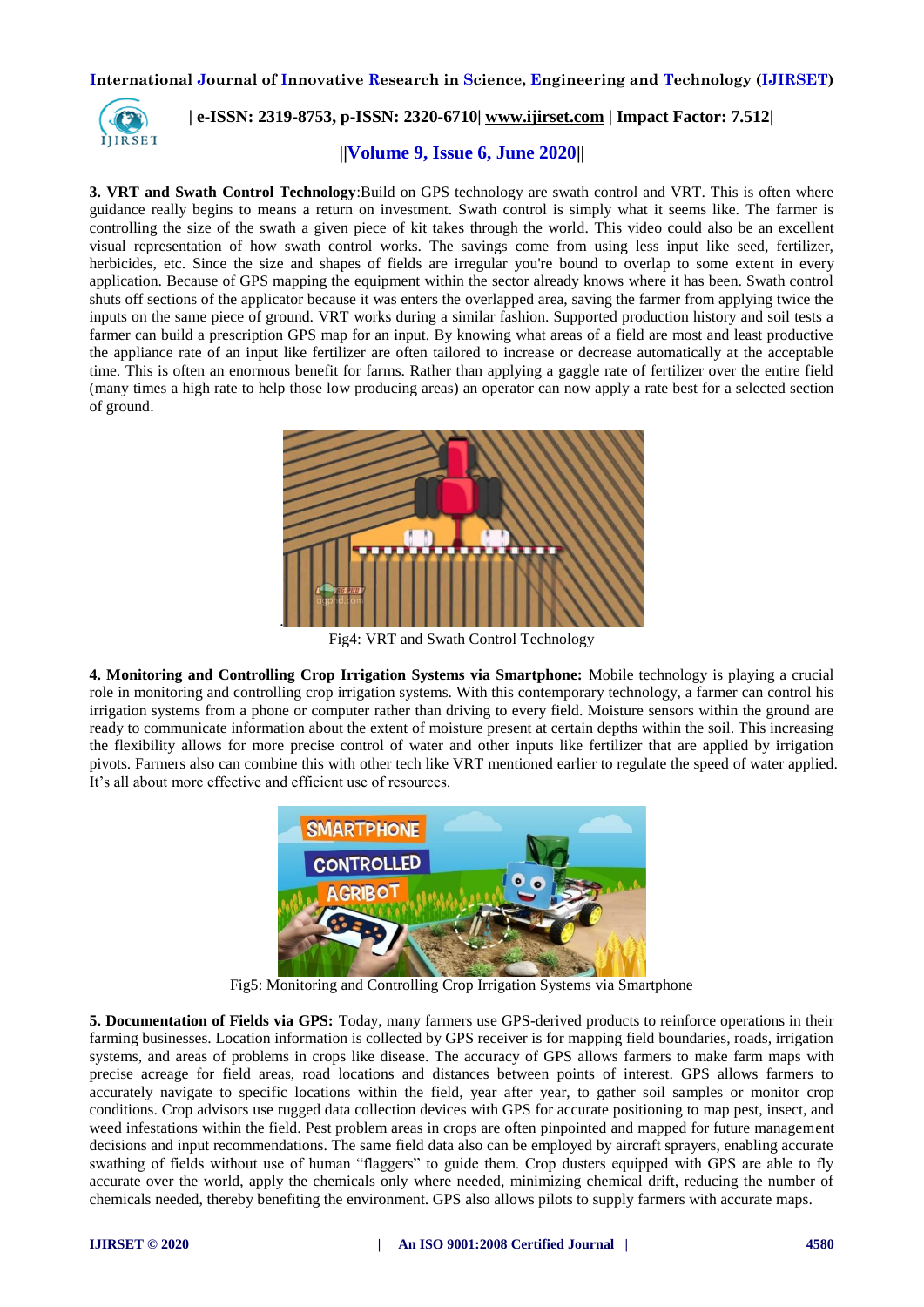

 **| e-ISSN: 2319-8753, p-ISSN: 2320-6710| [www.ijirset.com](http://www.ijirset.com/) | Impact Factor: 7.512|**

**||Volume 9, Issue 6, June 2020||** 



Fig6[:GPS Steering Tops Readers' Poll of Best Farm Technology](https://www.google.com/url?sa=i&url=http%3A%2F%2Fletsgrowtogether.ws%2Fgps-steering-tops-readers-poll-of-best-farm-technology%2F&psig=AOvVaw20gCHwMhM-GcKgDa0DTuRB&ust=1592318633800000&source=images&cd=vfe&ved=0CA0QjhxqFwoTCMi_g8uHhOoCFQAAAAAdAAAAABAD)

## **6.Usage of Mobile Technology and Cameras:**

The built-in camera on the smartphone has been used for various applications. However, the measurement are often suffering from surrounding lighting conditions, especially when the developed system must be operated outdoors. There are some cases using optical accessories attached ahead of smartphone cameras to regulate optical conditions or adding optical tools when collecting image data



Fig7:Usage of Mobile Technology and Cameras.

## V. **CONCLUSION**

Modern agricultural technology has been developed with keeping two important things in mind: very first thing is to urge the very best yields possible and second thing is to get the very best economic profit possible. To achieve these goals, six basic and important practices have come to form the backbone of production in agriculture: application of inorganic fertilizer, irrigation, intensive tillage, monoculture, chemical pest control and enatic manipulation of crop plants. Autopilot tractors, crop sensors, VRT technology, monitoring and controlling crop irrigation systems via smartphone, documentation of fields via GPS.

#### **REFERENCES**

[1] Abbas, H. K., D. J. Pantone, and R. N. Paul. 1999. Characteristics of multiple-seeded cocklebur: A biotype of common cocklebur (Xanthium strumarium L.). Weed Technology 13:257–63.

[2] Andow, D. 1991. Vegetational diversity and arthropod population response. Annual Review of Entomology 36:561–86.APS Press.Diagnostic compendia for alfalfa, barley, corn, soybean, and wheat[.www.shopapspress.org/disease-diagnostic-series.html.](http://www.shopapspress.org/disease-diagnostic-series.html)

[3] APS Press. Diagnostic compendia for bean, beet, carrot, cucurbit, lettuce, onion, pea, pepper, potato, sweet potato, and tomato. www.shopapspress.org/disease-diagnostic-series.html.

[4] Baskin, C. C., and J. M. Baskin. 1998. Seeds: Ecology, Biogeography, and Evolution of Dormancy and Germination. San Diego: Academic Press.

[5] Beddows, A. R. 1973. Biological flora of the British Isles. Loliummultiflorum Lam. (L. perenne L., ssp. multiflorum (Lam) Husnot, L. italicum A. Braun). Journal of Ecology 61:587–600.